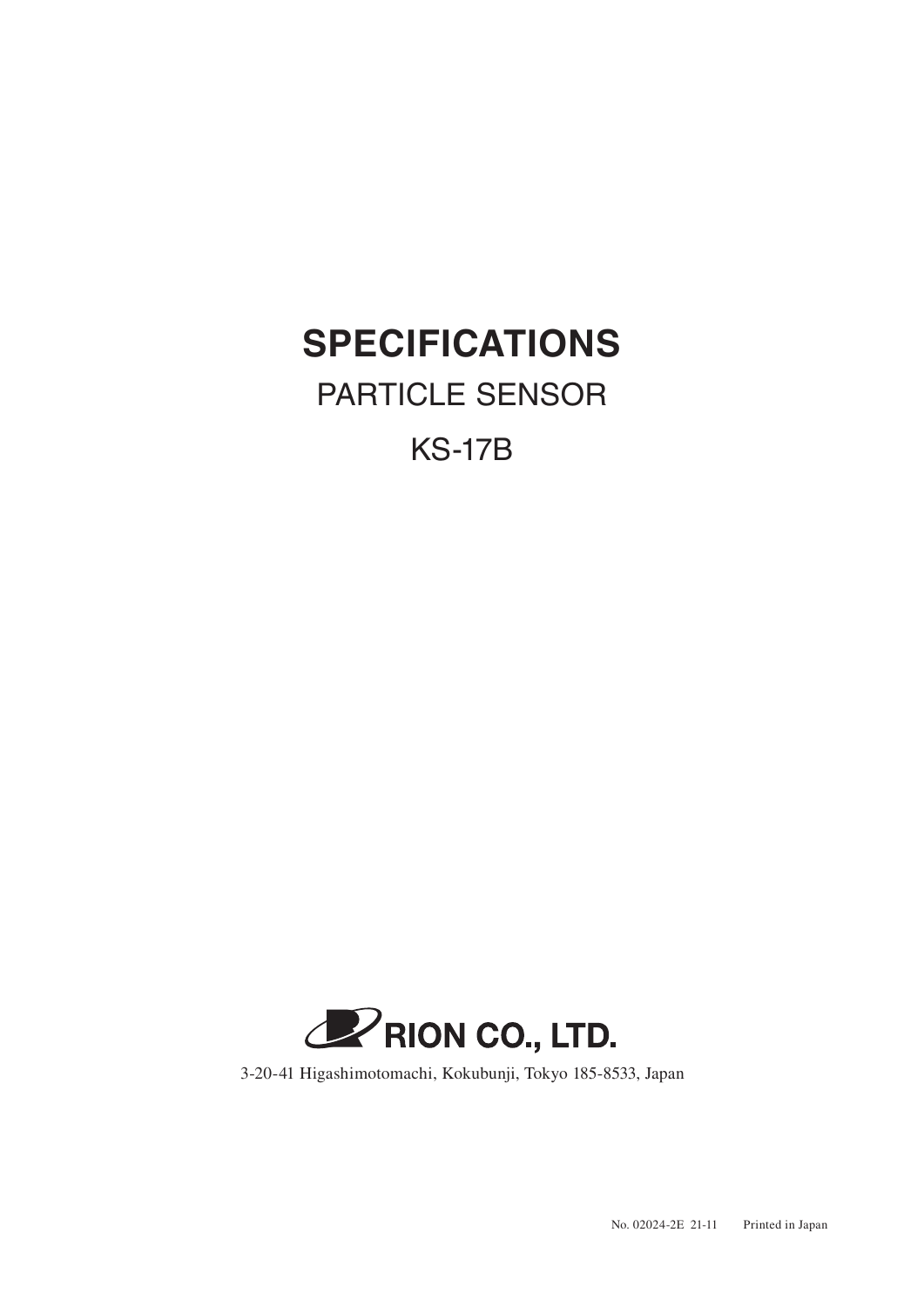## **Outline**

The KS-17B is designed to be used as an in-line sensor in a system for measuring the size and number of particles in pure water, using the light-scattering method. Measurement results are output via a built-in interface. The KS-17B consists of the sensor unit and the power supply unit.

Particles are measured in two size ranges  $(\geq 0.05 \,\mu\text{m}$  and  $\geq 0.1 \,\mu\text{m})$ , the rated sample flow rate is 10 mL per minute and the effective sample flow rate is 0.1 mL per minute.

The KS-17B incorporates a serial interface and an interface for multi-point monitoring system so that the control by the external equipment and collection of the measurement data are possible. The control by sensor controller KZ-70 and a display for measurement results are possible via the interface for multi-point monitoring system.

This unit cannot control the flow rate, the additional flow control system should be prepared.

## **Specifications**

| Optical system                       | $90^\circ$ sideway light-scattering method                                                                           |  |  |
|--------------------------------------|----------------------------------------------------------------------------------------------------------------------|--|--|
| Light source                         | Laser diode<br>(rated output 200 mW; wavelength 830 nm $\pm$ 10 nm)                                                  |  |  |
| Laser product class                  | Class 1, IEC 60825-1:2014<br>Internal particle detection mechanism uses Class 3B laser                               |  |  |
| Light collector                      | Spherical lens (half angle 40 degrees)                                                                               |  |  |
| Light detector                       | 3 channel PIN type photodiodes                                                                                       |  |  |
| Materials of parts exposed to sample |                                                                                                                      |  |  |
|                                      | Synthetic quartz, PFA, perfluoro (fluorocarbon rubber)                                                               |  |  |
| Allowable sample fluid types         |                                                                                                                      |  |  |
|                                      | Pure water                                                                                                           |  |  |
|                                      | (For cleaning purposes, fluids which do not corrode the fluid-contacting<br>parts may be passed through the system.) |  |  |
| Calibration                          | Polystyrene latex (PSL) spheres with refractive index 1.6 in pure water                                              |  |  |
| Minimum particle size                | $0.05 \mu m$                                                                                                         |  |  |
| Measurable particle size             | $0.05 \mu m$ to $0.2 \mu m$<br>(with PSL particles of refractive index 1.6 in pure water)                            |  |  |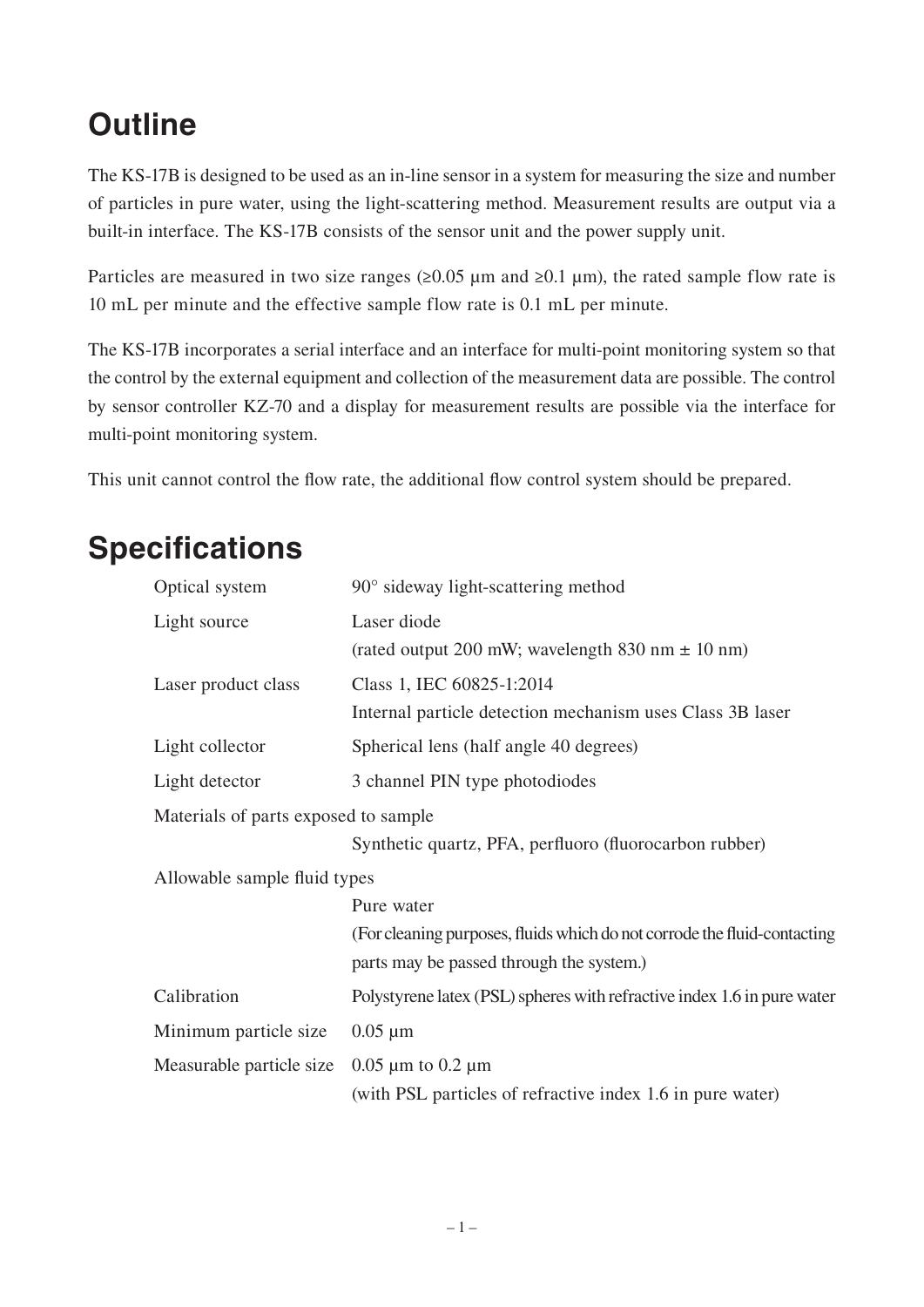| Measurement size range                        | Two channels $(20.05 \mu m, 20.1 \mu m)$                                                                 |
|-----------------------------------------------|----------------------------------------------------------------------------------------------------------|
|                                               | (Four channels in optional configuration)                                                                |
| Counting efficiency                           | $1.0\% \pm 0.3\%$                                                                                        |
|                                               | (ambient temperature 20 $\degree$ C to 25 $\degree$ C, relative humidity below 85%)<br>$1.0\% \pm 0.5\%$ |
|                                               | (ambient temperature 15 $\degree$ C to 30 $\degree$ C, relative humidity below 85%)                      |
|                                               | Determined by comparative measurement with suspension of                                                 |
|                                               | 0.15 $\mu$ m range PSL particles in fluid, using $\geq 0.1$ $\mu$ m range                                |
| Sample flow rate                              | 10 mL/min (needed for normal performance of the KS-17B)                                                  |
|                                               | The effective sample flow rate is 0.1 mL per minute multiplied                                           |
|                                               | the rated sample flow rate by the counting efficiency.                                                   |
| Maximum particle number concentration         |                                                                                                          |
|                                               | 100000 particles/mL                                                                                      |
|                                               | (coincidence loss $5\%$ for 0.05 µm particles)                                                           |
|                                               | Maximum particle number concentration depends on particle size.                                          |
|                                               | In the vicinity of $0.2 \mu m$ (maximum measurable particle), it is on                                   |
|                                               | the order of 3000 particles/mL (coincidence loss 5%).                                                    |
| Maximum inclination for placement of the unit |                                                                                                          |
|                                               | 2 degrees                                                                                                |
| Sample fluid temperature range                |                                                                                                          |
|                                               | $+15^{\circ}$ C to $+30^{\circ}$ C (no moisture condensation on cell)                                    |
| Allowable sample fluid pressure               |                                                                                                          |
|                                               | 700 kPa or less (gauge pressure)                                                                         |
|                                               | Warm-up time 10 minutes                                                                                  |
| Sample fluid connectors                       |                                                                                                          |
| <b>INLET:</b>                                 | Sample fluid inlet, $2 \text{ mm} \times 4 \text{ mm}$ dia. flared tube joint                            |
| <b>OUTLET:</b>                                | Sample fluid outlet, $2 \text{ mm} \times 4 \text{ mm}$ dia. flared tube joint                           |
| PURGE :                                       | Purge gas inlet, Rc 1/8 (1/8 PT female)                                                                  |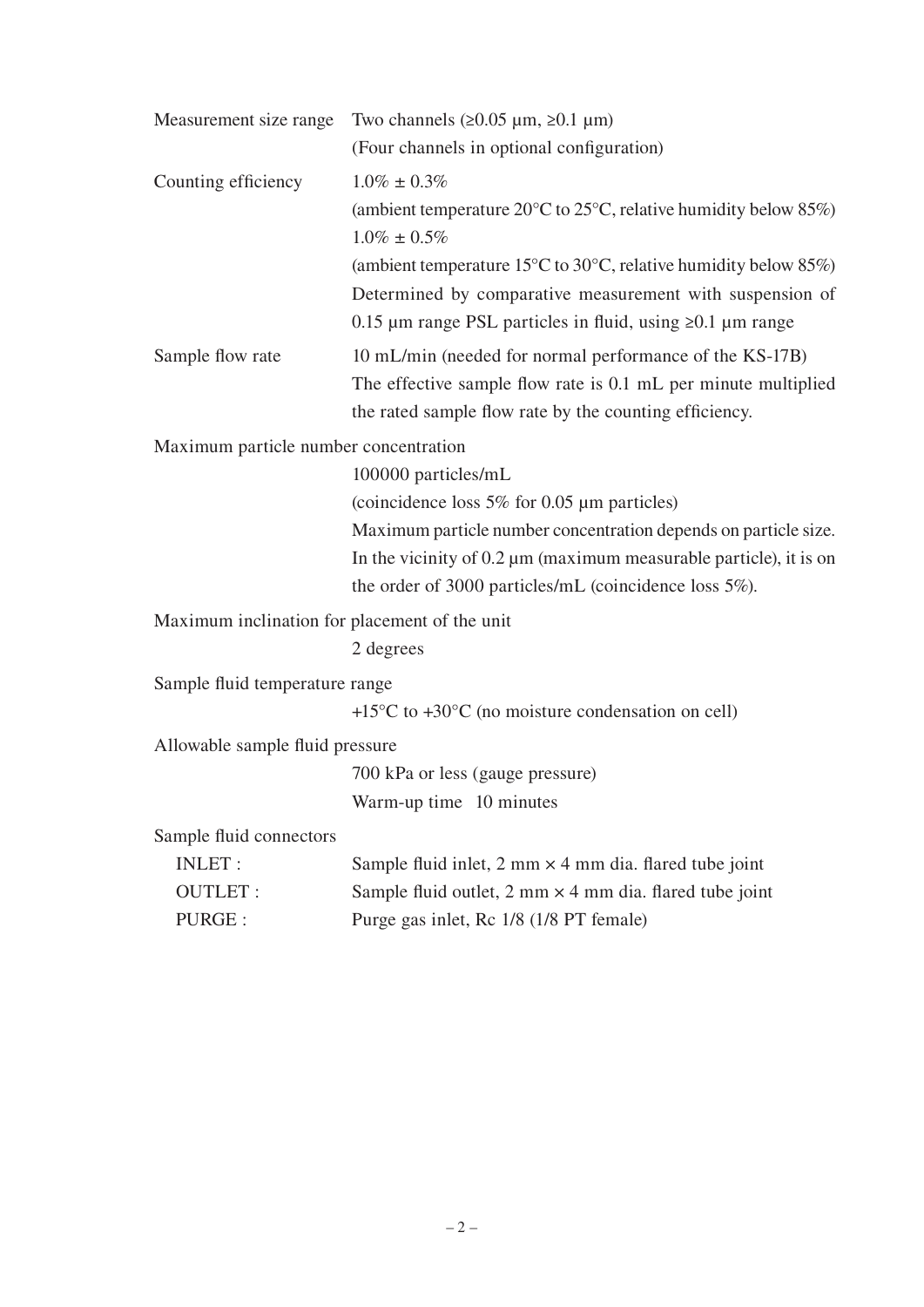| Indicators                       |                                                                                                                                                                                                           |
|----------------------------------|-----------------------------------------------------------------------------------------------------------------------------------------------------------------------------------------------------------|
| <b>LIQUID LEAK</b>               | Lit in green during normal operation. Lit in red when leak is<br>detected within chassis.                                                                                                                 |
| <b>CELL</b>                      | Lit in green during normal operation. Lit in red when particle                                                                                                                                            |
|                                  | detector cell contamination is detected, or when maximum particle<br>number concentration in sample flow is exceeded. Off when light<br>source is off.                                                    |
| LD                               | Lit in green during normal operation. Lit in red when light source<br>temperature exceeds allowable range. Flashes red when light<br>source output falls below rated level. Off when light source is off. |
| <b>POWER</b>                     | Lit in green while the unit is powered.                                                                                                                                                                   |
| <b>SERIAL</b>                    | Briefly flashes green when normal communication is being carried<br>out. Briefly flashes red when a communication error has occurred.                                                                     |
| <b>DATA LINK</b>                 | Briefly flashes green when normal communication is being carried<br>out. Briefly flashes red when a communication error has occurred.<br>Lit in red when address setting is out of range.                 |
| ALARM (1,2)                      | Lit in orange when the ALARM terminal output an alarm signal.                                                                                                                                             |
| Input / output connectors        |                                                                                                                                                                                                           |
| DC IN:                           | DC input for the power supply unit KZ-50                                                                                                                                                                  |
| SERIAL:                          | Serial interface (D-SUB, 9-pin)                                                                                                                                                                           |
| <b>DATA LINK:</b>                | Interface for configuring a multi-point monitoring system                                                                                                                                                 |
| $ALARM$ $(1, 2)$ :               | Relay contacts for alarm output                                                                                                                                                                           |
|                                  | Operating under control by the multi-point interface<br>Maximum load: 30 V DC, 1 A                                                                                                                        |
| LIQUID LEAK ALARM:               |                                                                                                                                                                                                           |
|                                  | Shorted during normal operation. Open when leak is detected.<br>Maximum load: 30 V DC, 1 A                                                                                                                |
| Power requirements               | Supplied via power supply unit KZ-50 (90 V to 250 V AC, supplied<br>power cord only for use in Japan, 100 V AC)                                                                                           |
| Power consumption                | Maximum 40 VA (including power supply unit)                                                                                                                                                               |
| Ambient conditions for operation |                                                                                                                                                                                                           |
|                                  | +15 $\rm{^{\circ}C}$ to +30 $\rm{^{\circ}C}$ , less than 85% RH (no condensation)                                                                                                                         |
| Ambient conditions for storage   |                                                                                                                                                                                                           |
|                                  | $-10^{\circ}$ C to +50 $^{\circ}$ C, less than 85% RH (no condensation and no                                                                                                                             |
|                                  | freezing in internal piping)                                                                                                                                                                              |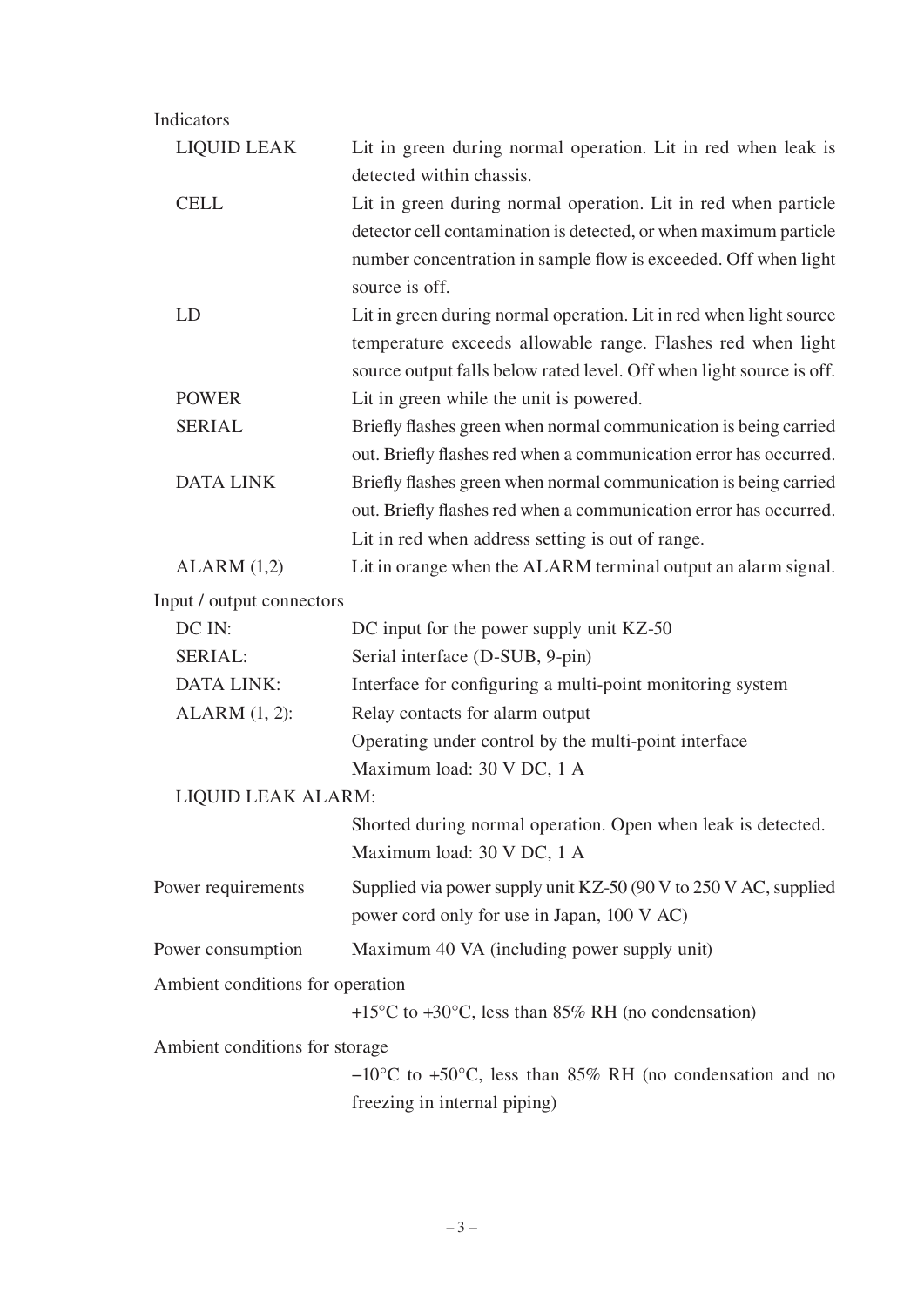| Dimensions and weight       |                                                                                    |   |
|-----------------------------|------------------------------------------------------------------------------------|---|
| Main unit (KS-17B):         | 173.2 mm (H) $\times$ 304.7 mm (W) $\times$ 278.2 mm (D) (maximum)                 |   |
|                             | $160 \text{ mm}$ (H) $\times$ 300 mm (W) $\times$ 250 mm (D) (excluding protruding |   |
|                             | parts)                                                                             |   |
|                             | Approx. 6 kg                                                                       |   |
| Power supply unit (KZ-50):  |                                                                                    |   |
|                             | 130 mm (H) $\times$ 71 mm (W) $\times$ 200 mm (D) (maximum)                        |   |
|                             | 112 mm (H) $\times$ 71 mm (W) $\times$ 185 mm (D) (excluding protruding            |   |
|                             | parts)                                                                             |   |
|                             | Approx. 0.8 kg                                                                     |   |
| <b>Supplied Accessories</b> |                                                                                    |   |
|                             | Tube A vacuum pack                                                                 | 1 |
|                             | Power cord (only for use in Japan, 100 V AC)                                       | 1 |
|                             | DC cable                                                                           | 1 |
|                             | Power supply unit KZ-50                                                            | 1 |
|                             | <b>Instruction manual</b>                                                          | 1 |
|                             | Instruction sheet for "Transport and installation"                                 | 1 |
|                             | Liquid-borne particle counter usage precautions                                    | 1 |
|                             | Inspection certificate                                                             | 1 |
|                             |                                                                                    |   |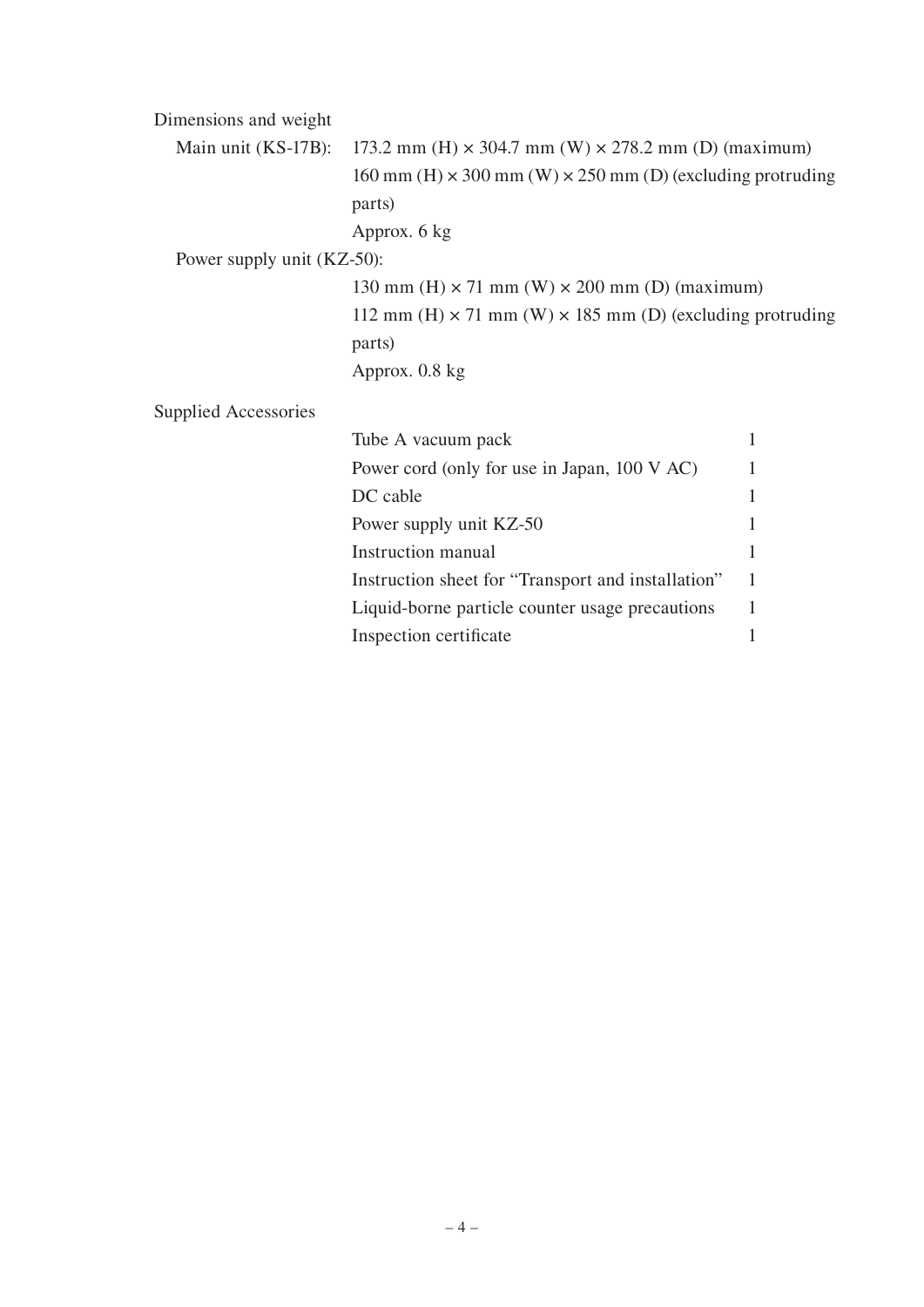

Front view

Side view

Unit: mm